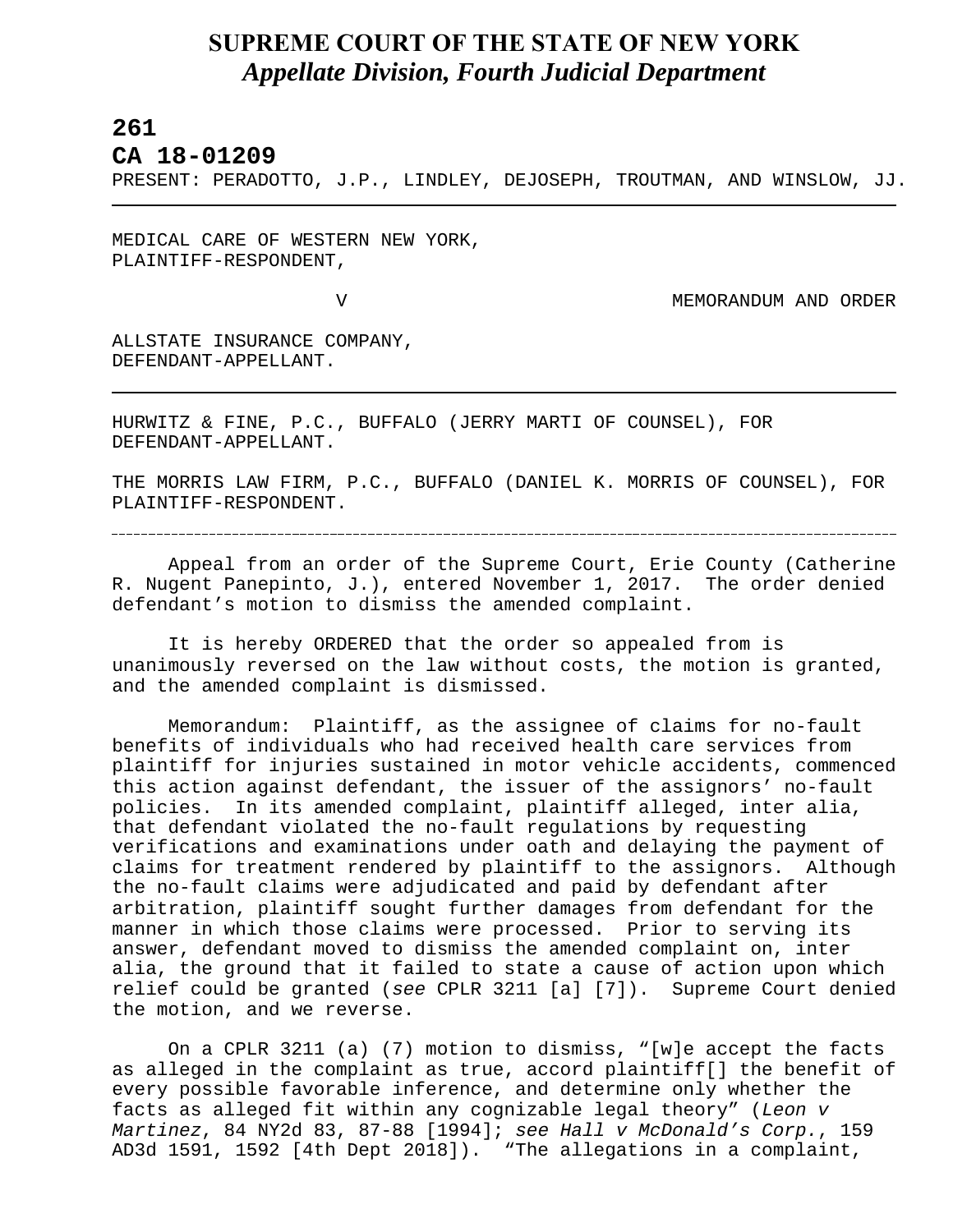however, 'cannot be vague and conclusory . . . , and [b]are legal conclusions will not suffice' " (*Choromanskis v Chestnut Homeowners Assn., Inc.*, 147 AD3d 1477, 1478 [4th Dept 2017]; *see Simkin v Blank*, 19 NY3d 46, 52 [2012]).

We agree with defendant that the court erred in denying the motion with respect to the breach of contract cause of action. The amended complaint alleged that defendant and plaintiff "were parties to the applicable insurance contracts by way of the [a]ssignments of [b]enefits" and that "[t]he underlying verification requests, examinations under oath, and subsequent non-payment of bills by . . . [d]efendant represent a breach of contract." The amended complaint, however, failed to identify the specific insurance contracts that plaintiff had performed services under or the contract provisions that defendant allegedly breached. Inasmuch as bare legal conclusions without factual support are insufficient to withstand a motion to dismiss, we conclude that the amended complaint fails to state a cause of action for breach of contract. Additionally, we note that plaintiff conceded in its respondent's brief that "[d]efendant[] did not fail to perform their obligations under the contract[s]" and that "the contracts have specific remedies available to plaintiff  $\dots$ , and all such remedies have already been applied" (*see generally Non-Instruction Adm'rs & Supervisors Retirees Assn. v School Dist. of City of Niagara Falls*, 118 AD3d 1280, 1283 [4th Dept 2014]).

With respect to the cause of action for negligent hiring, supervision, or retention, the amended complaint alleged that defendant's employees delayed the payment of plaintiff's claims and sent plaintiff requests for verification and examinations under oath, that defendant was aware of its employees' propensity to commit those acts, and that defendant nevertheless continued to employ them. Although "[a]n employer may be liable for a claim of negligent hiring or supervision if an employee commits an independent act of negligence outside the scope of employment and the employer was aware of, or reasonably should have foreseen, the employee's propensity to commit such an act" (*Lamb v Stephen M. Baker*, *O.D., P.C.*, 152 AD3d 1230, 1231 [4th Dept 2017] [internal quotation marks omitted]), the amended complaint failed to allege that the acts of defendant's employees were committed independent of defendant's instruction or outside the scope of employment (*see id*.). The amended complaint also failed to allege how the employees' purported acts of sending requests for verification and examinations under oath constituted acts of negligence. We therefore conclude that the court erred in denying defendant's motion with respect to the cause of action for negligent hiring, supervision, or retention.

We also agree with defendant that the amended complaint failed to allege facts sufficient to state a cause of action for prima facie tort (*see generally Freihofer v Hearst Corp.*, 65 NY2d 135, 142-143 [1985]). "There can be no recovery [for prima facie tort] unless a disinterested malevolence to injure [a] plaintiff constitutes the sole motivation for [the] defendant['s] otherwise lawful act" (*Backus v Planned Parenthood of Finger Lakes*, 161 AD2d 1116, 1117 [4th Dept 1990] [internal quotation marks omitted]). Here, the amended